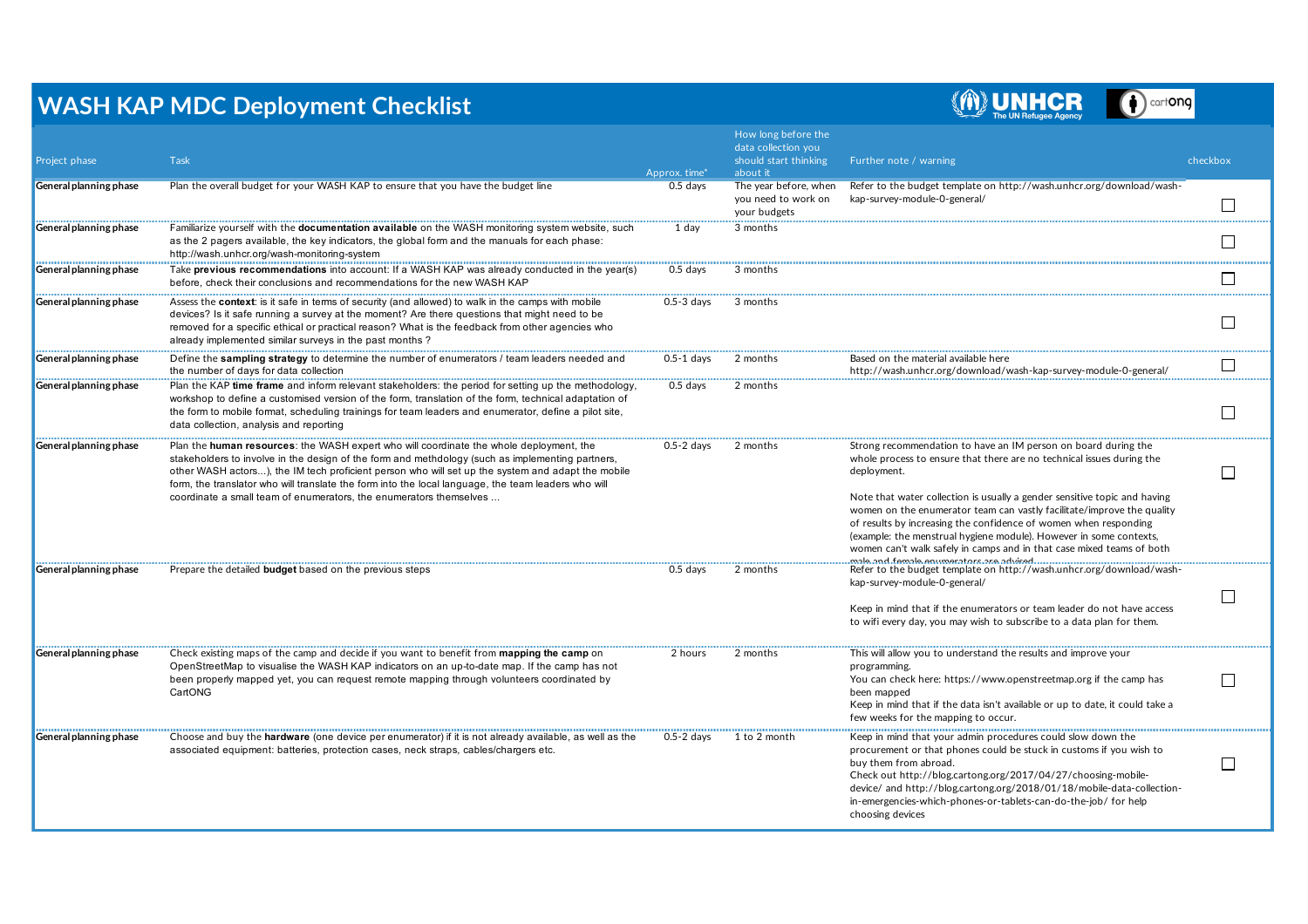## **WASH KAP MDC Deployment Checklist**



cartong